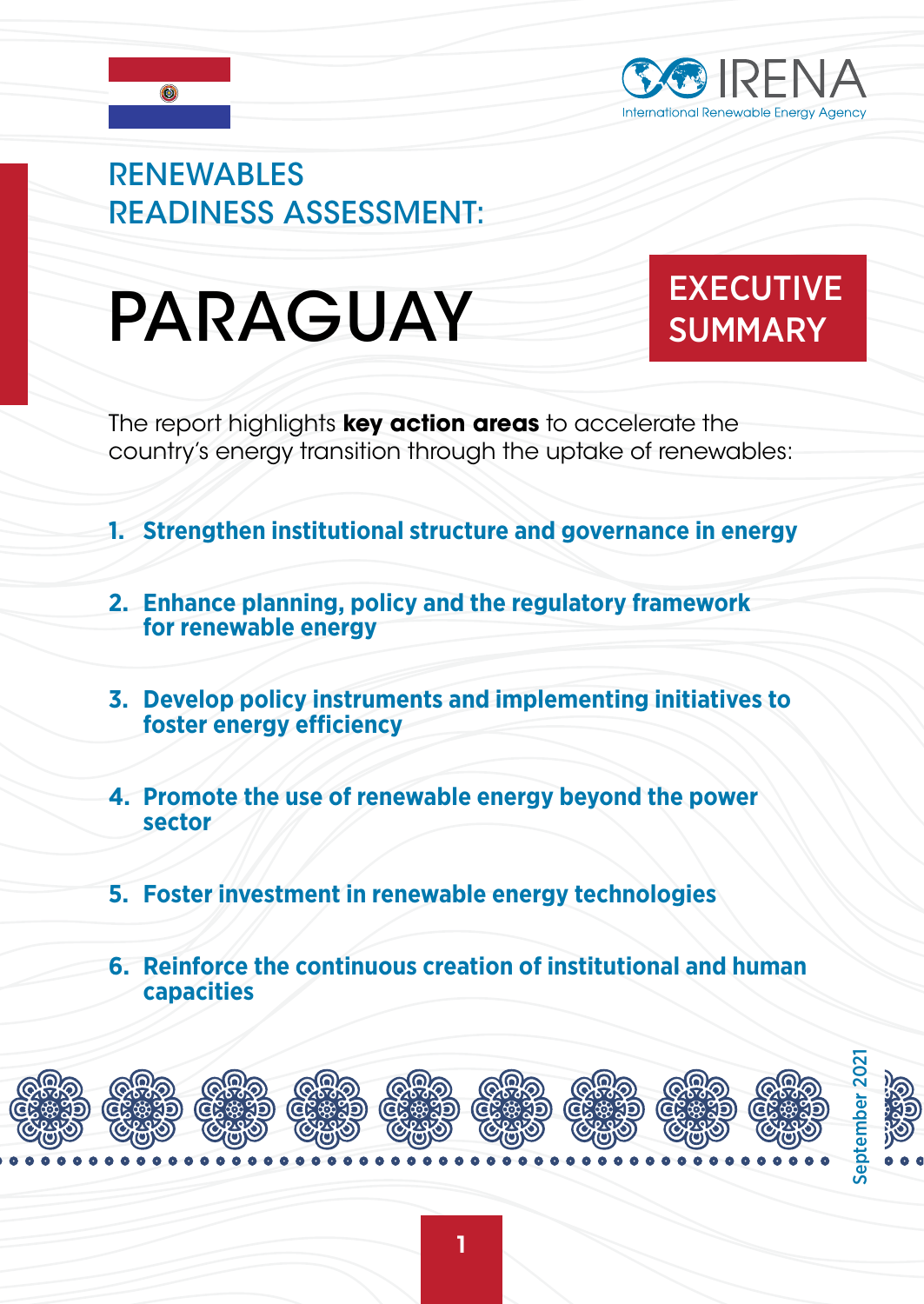### **EXECUTIVE SUMMARY**

The energy mix of the Republic of Paraguay is dominated by clean energy sources, with one of the highest shares of renewable energy in South America. Hydropower accounts for the largest share of the country's power generation, representing around 99.5% of the installed power capacity. Consequently, Paraguay is highly dependent on the hydrological conditions of the rivers that feed the main hydropower plants of the country, where most of the electricity produced is exported to neighbouring countries.

Paraguay's economy is based mainly on agriculture, livestock and the services sector, which has been growing in recent years. However, the global crisis caused by the COVID-19 pandemic has affected the country's economy, reducing its Gross Domestic Product (GDP) by around 1% during 2020. Regardless of persistent challenges, Paraguay has experienced social and economic progress over the last two decades, with national policies and strategies increasingly contributing to the achievement of the Sustainable Development Goals (SDGs) and reiterating Paraguay's commitment to reducing its greenhouse gas emissions by 2030. Advances include the ratification of the Paris Agreement in 2016, the National Climate Change Law of 2017, and the updated Nationally Determined Contribution (NDC) under the Paris Agreement submitted in July 2021.

Paraguay's renewable energy resources are vast and diverse and have an important role in enhancing energy security, mitigating climate change and promoting economic growth aligned to the United Nations 2030 Agenda for Sustainable Development and to the net zero objectives of the Paris Agreement. By 2020, renewables had reached a total installed capacity of around 8 832 megawatts (MW) with hydropower capacity alone accounting for 8 810 MW. Despite renewables being the largest source of Paraguay's total energy supply, emissions have been increasing gradually due to the growing use of fossil fuels, mainly in the transport sector. During the period of 2010-2019, the import of oil derivatives (mostly petrol and diesel) increased rapidly, an average annual growth of 5.1%, making it the second-largest source of energy in the country.

Paraguay sees the need to encourage the diversification of its energy mix through the adoption of renewable energy and net zero technologies. This would contribute to the decarbonisation of end-use sectors, the mitigation of greenhouse gas emissions, the promotion of energy efficiency, and the achievement of net zero emissions, while attracting investment and bringing diverse socio-economic benefits to the country's population.

These aspects are clearly highlighted in the National Energy Policy 2016-2040, which promotes the use of Paraguay's endowed renewable energy sources to improve energy access, enhance energy security, implement energy efficiency and, thanks to its geographical position and to existing bi-national hydropower projects, consolidate the country's key role in regional energy integration. The national energy policy also provides clear implementation guidelines that are leveraged in the recently developed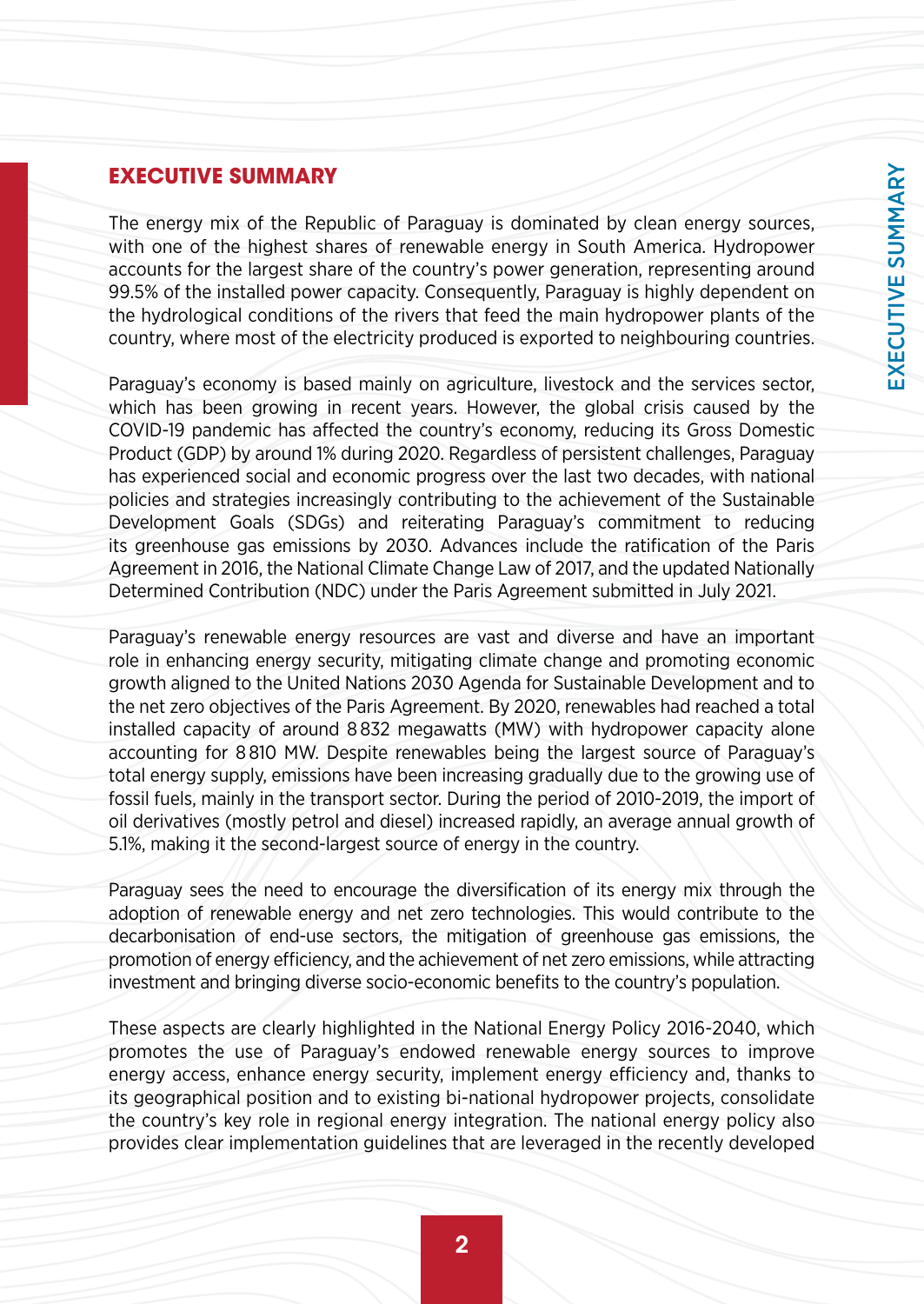EXECUTIVE SUMMARY EXECUTIVE SUMMARY

Sustainable Energy Agenda 2019-2023. The agenda focuses its efforts on promoting sustainable mobility, with the aim of greatly reducing imports of oil derivatives to the country. Likewise, the National Development Plan 2030 highlights the crucial role that renewable energy will play in increasing national income and contributing to the sustainable development of the country.

The Renewables Readiness Assessment (RRA) process for Paraguay has identified key actions for accelerating the deployment of renewable energy in the country. The consultative process led by the Ministry of Public Works and Communications, represented by the Vice-Ministry of Mines and Energy (VMME), and facilitated by the International Renewable Energy Agency (IRENA), aims to help unlock Paraguay's renewable energy potential. The identified actions are grouped in six areas, where the main challenges have been identified.

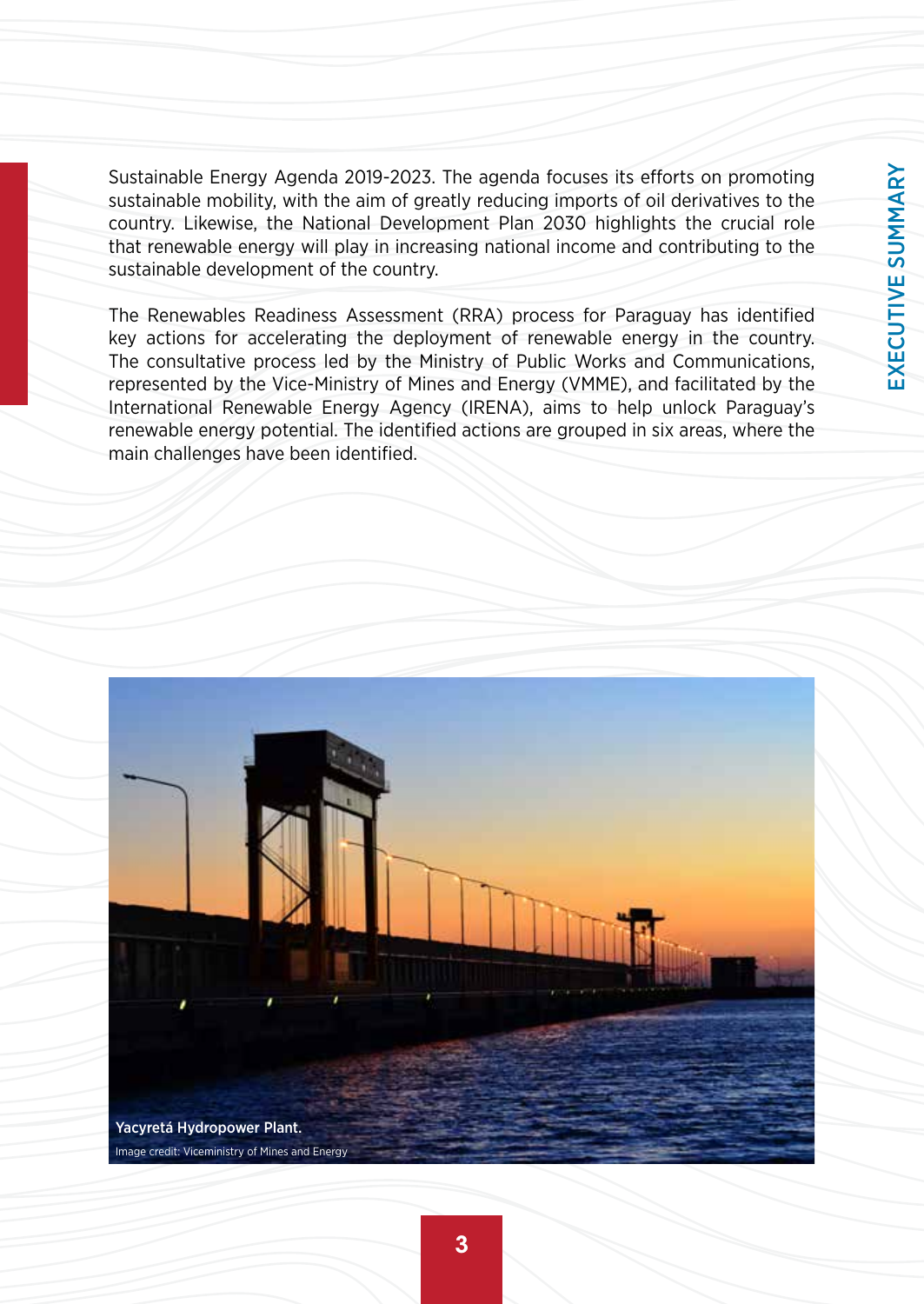### **Challenges and key recommendations**

#### 1. **Strengthen institutional structure and governance in energy**

Paraguay's current institutions face capacity constraints to guarantee the rapid implementation of policies, programmes and strategies in the energy sector. The key energy institutions require additional human resources, capabilities and budgetary resources in order to lead multi-sectoral responsibilities, implement national energy programmes and provide technical assistance in the design of business models, installation, maintenance and certification of renewable energy technologies.

Therefore, it is essential to prioritise enhancing the governance of energy institutions in the country by strengthening capacities and increasing the budgets of existing entities or creating specialised agencies to implement strategic pillars of the energy policy, such as energy efficiency and renewable energy. For instance, a short- to medium-term approach could reside in the creation of an Energy Committee as a transitory measure towards the eventual creation of a leading institution for the energy sector, such as a Ministry of Energy. This Committee would enhance co-ordination among the different institutions of the energy sector, following up on implementation of the National Energy Policy and assessing the potential benefits of energy reforms in the country.

Furthermore, Paraguay needs to establish an independent regulatory environment, either by increasing this capacity in an existing institution or by considering granting these responsibilities to a new one. The regulatory body should guarantee adequate and independent supervision of different aspects of the energy sector and work closely with the key energy institutions in the country. Additionally, there is a need to streamline administrative procedures when granting permits and concessions to accelerate the deployment of renewable energy projects. The creation of a "single-window agency", as an independent legal body or under the mandate of an existing institution, can facilitate more efficient and rapid awarding of licences for faster advancement of renewable energy projects.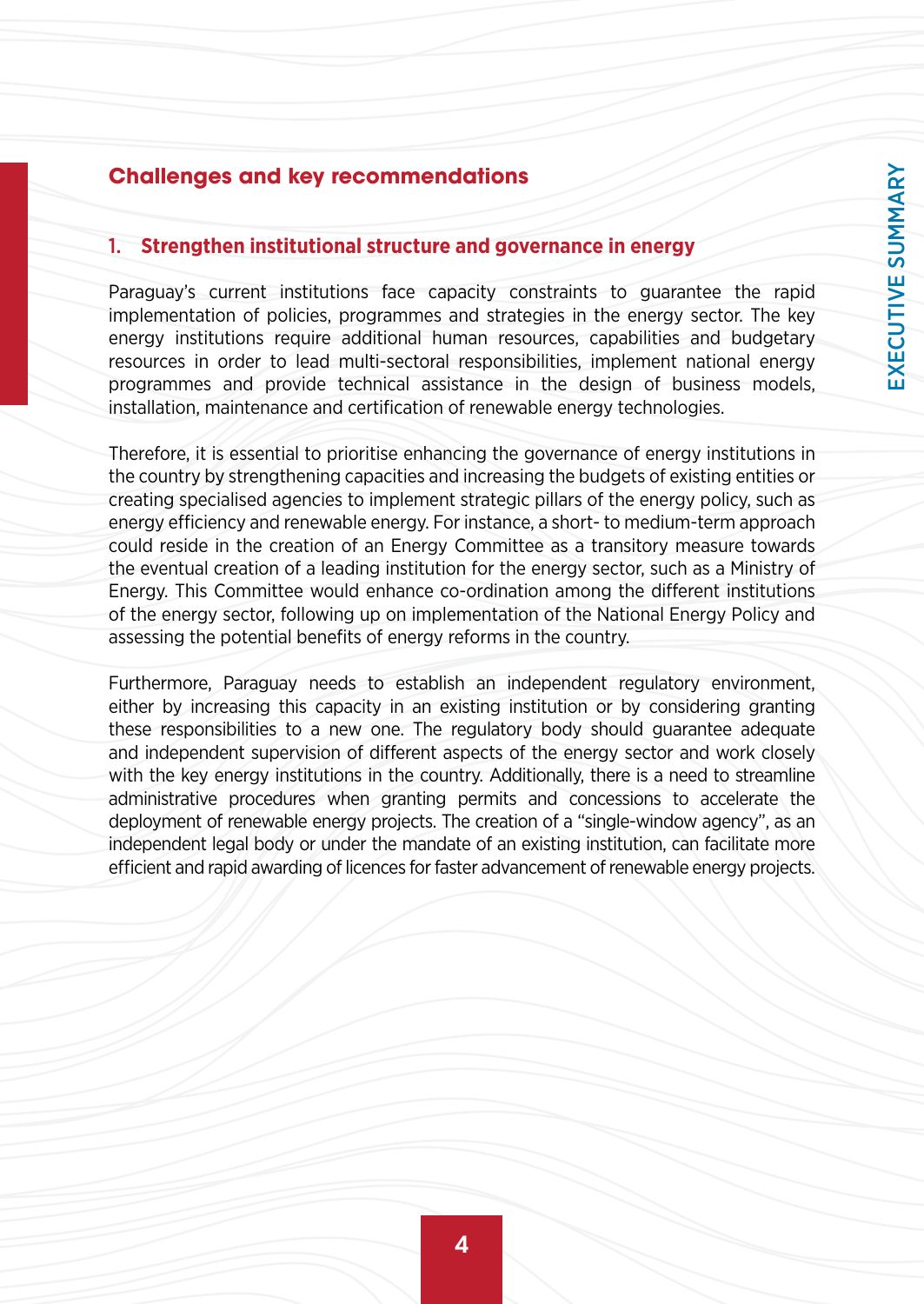#### **2. Enhance planning, policy and the regulatory framework for renewable energy**

Paraguay has a rich diversity of renewable energy resources that have not yet been clearly assessed and elaborating resource maps could help in the identification of zones with potential for the development of renewable energy projects that serve power generation or other applications.

Additionally, the advancement of the energy sector in Paraguay requires better guidance given by a robust national energy plan that includes clear guidelines for all end-use sectors, including power, transport, industry and buildings. The current planning responsibilities in the country are scattered among different institutions, hindering utilisation of the full renewable energy potential in the country. Likewise, the Paraguayan energy sector would benefit from delimiting clear renewable energy targets beyond the power sector – which could integrate the economic, social, environmental and governance dimensions of sustainable development – as well as from a clear linkage and contribution to climate action in the framework of the NDCs.

The Paraguayan renewable energy sector has a strong nexus with different aspects of the SDGs and having a clear link to these goals would benefit the achievement of a sustainable energy future and potential net zero emissions by 2050. The development of a cross-cutting strategy highlighting the nexus areas of the energy sector with the SDGs would position the sector as a national priority and emphasise its contributions towards improved land use, modernisation of the agricultural sector and women's empowerment, among others.

Furthermore, there is a need to prioritise actions to establish clear enabling frameworks for the development of renewable energy projects in the country. Creating transparent and effective rules and legislation – including incentives, regulations and guarantees – could help attract new investments into the country.

#### **3. Develop policy instruments and implementing initiatives to foster energy efficiency**

Energy efficiency is one of the pillars of the country's National Energy Policy, and some actions have been implemented to foster more efficient use of energy in Paraguay. For instance, the country has developed an inter-ministerial co-ordination mechanism and has established guidelines across the economic sector through the National Energy Efficiency Committee (CNEE) as well as the development of a National Energy Efficiency Plan.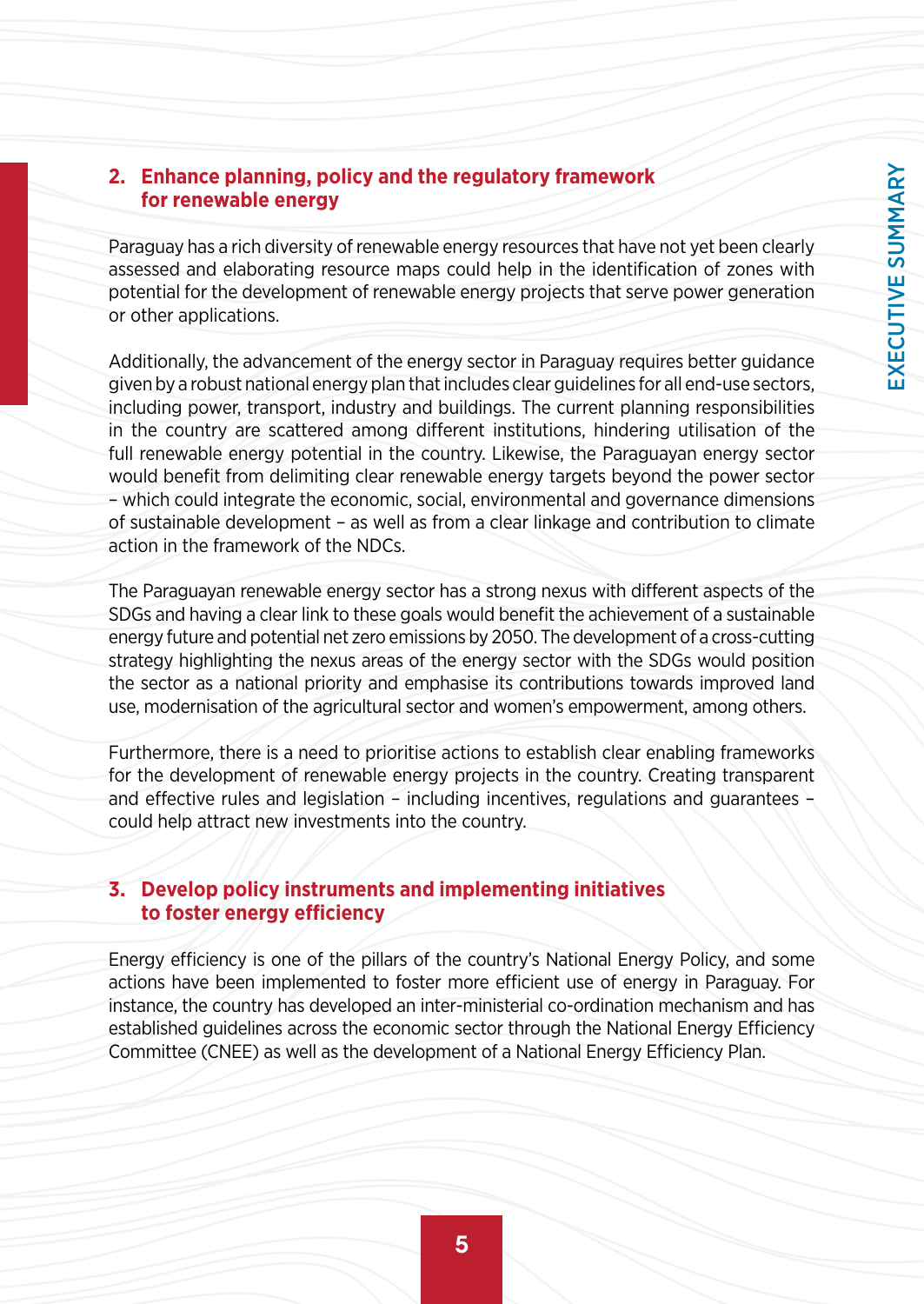However, these efforts have not yet led to concrete outcomes, and energy efficiency still requires wider promotion and targeted implementation in the country. The development of legislation on energy efficiency can provide conditions for the implementation of targets and clear initiatives throughout different sectors, including buildings, transport, industry, etc., while promoting the adoption of renewable energy and energy efficiency technologies for different applications. Moreover, there is a need for programmes that raise general public awareness about the responsible use of energy, helping to shift the prevailing view that the country has infinite hydropower resources. Structuring integral policies that offer a more relevant role for the population in its approach to energy consumption could favour raising awareness about responsible energy use in Paraguay.

#### **4. Promote the use of renewable energy beyond the power sector**

The deployment of renewable energy can benefit many different sectors in the country, by assessing the potential and impact of clean energy technologies in end-use sectors such as transport, industry, buildings, etc. Nevertheless, institutional co-ordination to execute cross-cutting strategies demands organization among ministries and vertical coherence across other government institutions.

It would be beneficial for Paraguay to develop roadmaps that assess the potential penetration of clean energy technologies, highlighting the diverse benefits brought about by these types of projects, such as enhanced food security, the mitigation of emissions from the transport sector, the modernisation of the industrial sector, among others.

The development of roadmaps across different sectors will require strengthening institutional and stakeholder engagement beyond the power sector, with the aim of having all relevant actors involved and committed to moving forward the actions identified in the roadmap. The institutional co-ordination could also fill the need to assess the capacity to invest in low-carbon technologies and to design business models to install and deploy renewable energy technologies. Likewise, Paraguay can leverage its work on existing regional initiatives to foster international cooperation for the promotion of renewables and contribute to the regional energy integration in Latin America.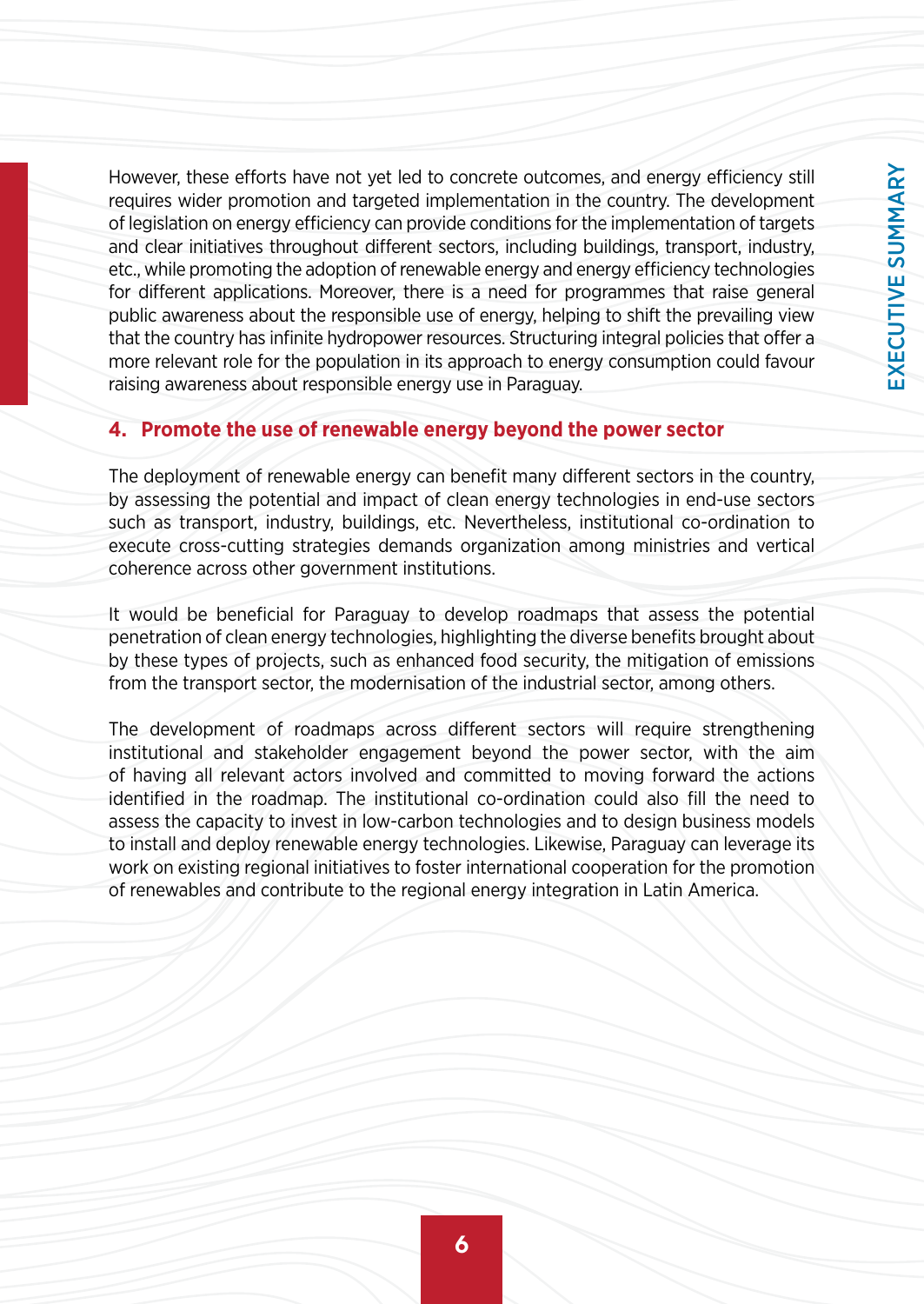### **5. Foster investment in renewable energy technologies**

Paraguay's strengthened macroeconomic framework is based on fiscal rules, inflation reduction targets, low public debt and adequate foreign exchange reserves. At the beginning of 2020, its favourable investment conditions positioned it among the five countries in Latin America with the lowest risk premium. However, the country faces challenges to attract investments in certain areas of the energy sector.

To accelerate investments in renewable and energy efficiency projects in Paraguay, direct incentives can be created in the form of tax exemptions and discounts for high-efficiency and renewable energy equipment, among others. Additionally, the country can consider providing technical assistance to study the economies of scale for developing the use of renewable energy in strategic sectors, to support the organisation and professional development of small- and medium-sized enterprises, and to create capacities in commercial banks and borrowers to increase access to financing.

More financing opportunities should be created in the country to boost the rapid development of renewable energy projects. For instance, guarantees, credit lines and other dedicated financing mechanisms can help attract the interest of project developers and investors. Additionally, climate finance support from international institutions should be considered for the development of renewable energy and energy efficiency projects.